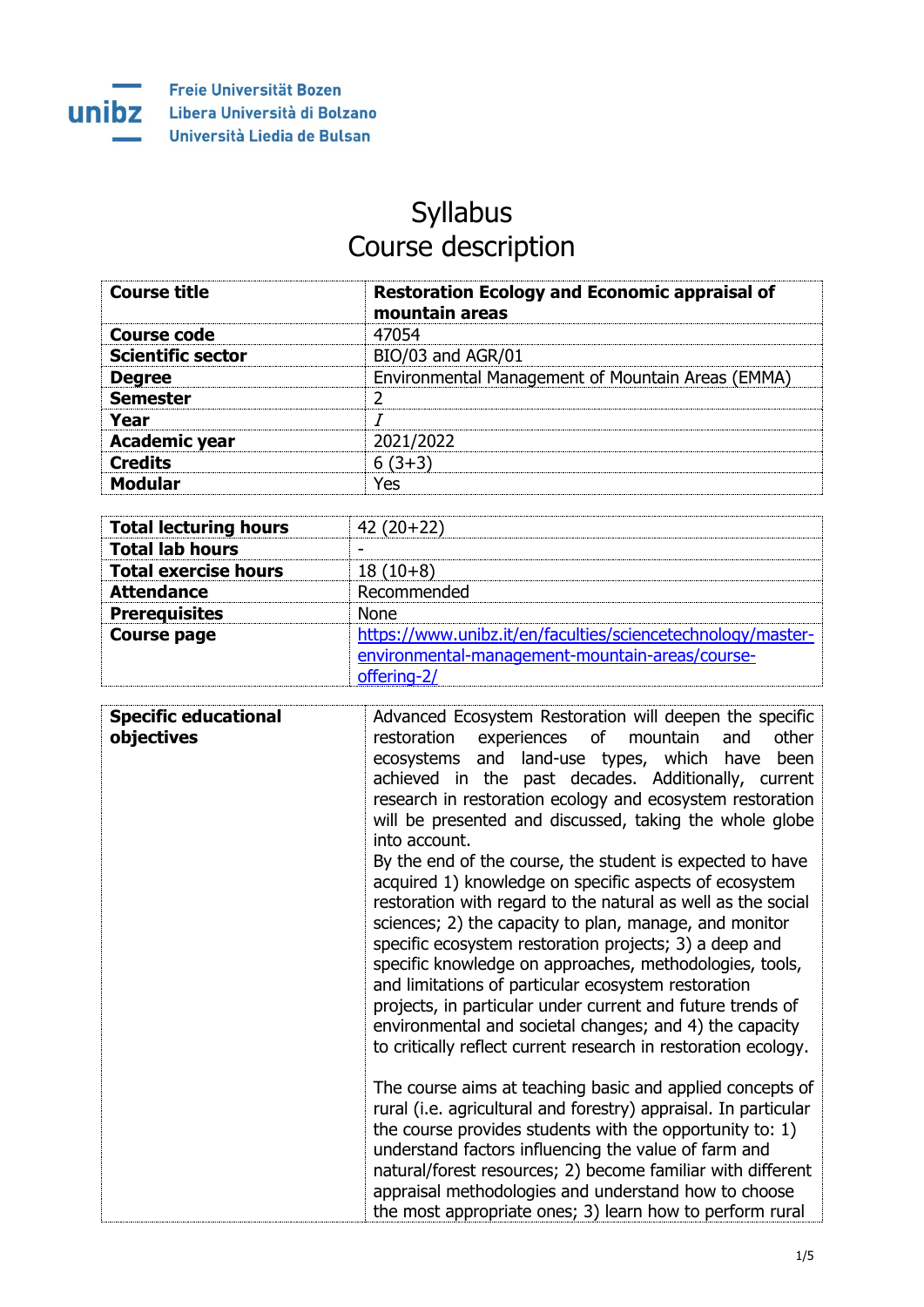

| <b>Module 1</b>                             | <b>Advanced Restoration Ecology and Ecosystem</b>                                                                                                                                                                                                                                                                                                                                                                                                                                                                                                                           |
|---------------------------------------------|-----------------------------------------------------------------------------------------------------------------------------------------------------------------------------------------------------------------------------------------------------------------------------------------------------------------------------------------------------------------------------------------------------------------------------------------------------------------------------------------------------------------------------------------------------------------------------|
|                                             | <b>Restoration</b>                                                                                                                                                                                                                                                                                                                                                                                                                                                                                                                                                          |
| <b>Lecturer</b>                             | Stefan Zerbe, Building K, Office K 2.02, 0471 017150                                                                                                                                                                                                                                                                                                                                                                                                                                                                                                                        |
| Scientific sector of the<br><b>lecturer</b> | <b>BIO/03</b>                                                                                                                                                                                                                                                                                                                                                                                                                                                                                                                                                               |
| <b>Teaching language</b>                    | English                                                                                                                                                                                                                                                                                                                                                                                                                                                                                                                                                                     |
| <b>Office hours</b>                         | From Monday to Friday, upon arrangement by email                                                                                                                                                                                                                                                                                                                                                                                                                                                                                                                            |
| Teaching assistant (if any)                 | Katharina Alverà                                                                                                                                                                                                                                                                                                                                                                                                                                                                                                                                                            |
| <b>Office hours</b>                         | 9                                                                                                                                                                                                                                                                                                                                                                                                                                                                                                                                                                           |
| List of topics covered                      | The course will cover the following topics:<br>1) Approaches, methodologies, tools, and practical<br>measures in specific ecosystem restoration projects<br>throughout the world<br>2) Current trends and new frontiers in the research on<br>restoration ecology<br>3) Specific ecosystem and land-use types and their<br>restoration with case studies, such as e.g., forests,<br>mountain grassland, heaths, peatlands, rivers, lakes,<br>quarries, urban environments, and alpine ecosystems<br>4) Socio-economic aspects of specific ecosystem<br>restoration projects |
| <b>Teaching format</b>                      | The teacher will offer lectures on the above stated topics.<br>Selected topics are presented by the students and<br>discussed by the class. The format of the presentation<br>might be Power-point presentations, but also can be<br>chosen freely by the students. In the lab part, if permitted<br>by unibz, an excursion might be offered.                                                                                                                                                                                                                               |

| <b>Module 2</b>                             | <b>Rural appraisal</b>                                                                                                                                                                                                                                                                                                   |
|---------------------------------------------|--------------------------------------------------------------------------------------------------------------------------------------------------------------------------------------------------------------------------------------------------------------------------------------------------------------------------|
| <b>Lecturer</b>                             | Mauro Masiero, mauro.masiero@unibz.it                                                                                                                                                                                                                                                                                    |
| Scientific sector of the<br><b>lecturer</b> | <b>AGR/01</b>                                                                                                                                                                                                                                                                                                            |
| <b>Teaching language</b>                    | English                                                                                                                                                                                                                                                                                                                  |
| <b>Office hours</b>                         | 1 hour just after class or upon arrangement by email                                                                                                                                                                                                                                                                     |
| <b>Teaching assistant (if any)</b>          |                                                                                                                                                                                                                                                                                                                          |
| <b>Office hours</b>                         | 9                                                                                                                                                                                                                                                                                                                        |
| <b>List of topics covered</b>               | The course will cover the following main topics:<br>1) Introduction to rural economics and appraisal<br>Farm and forest enterprise appraisal (accounting)<br>2)<br>3) Fundamentals of financial mathematics for<br>appraisal<br>4) Appraisal methodologies, including general<br>appraisal issues (criteria, procedures, |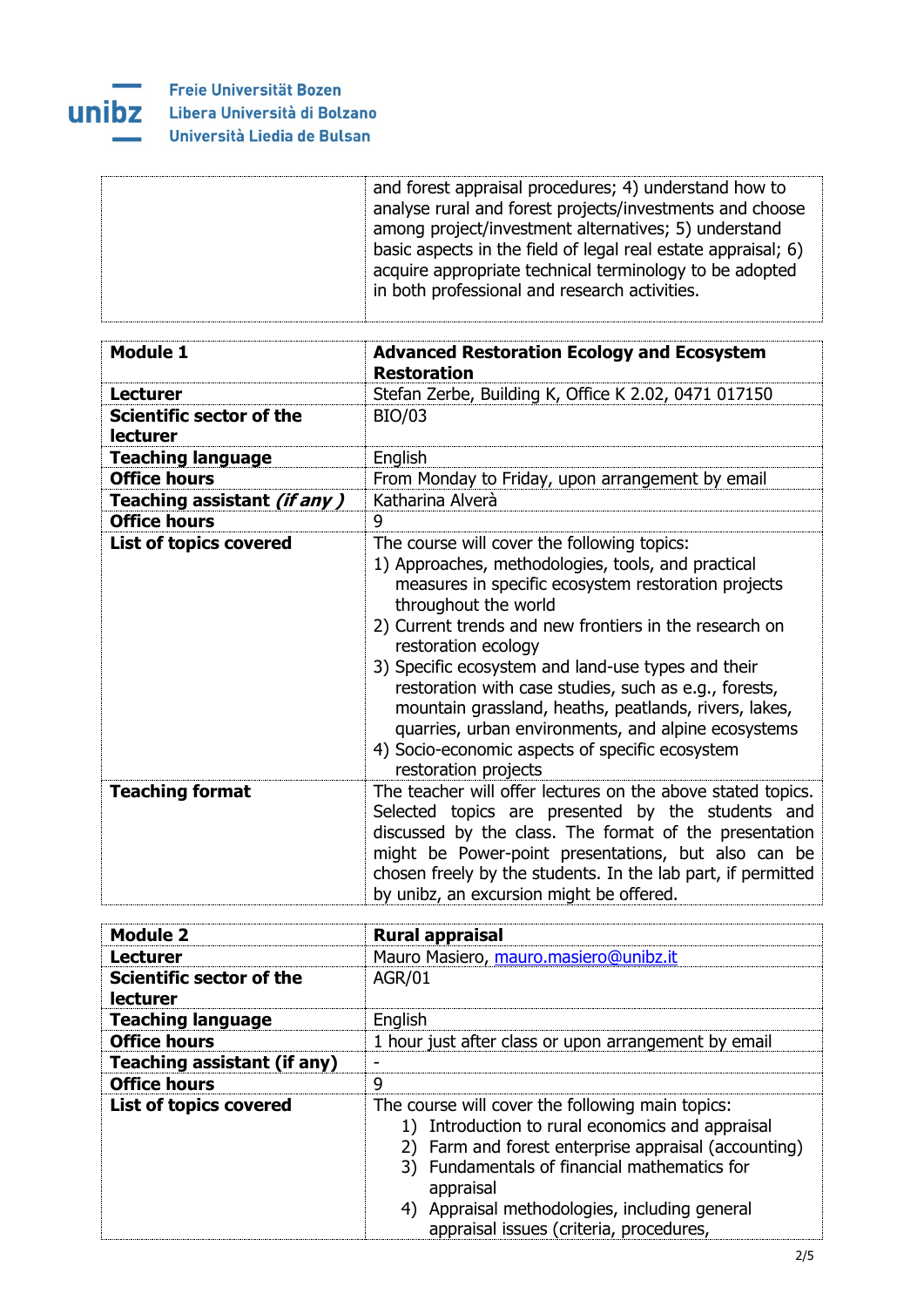

|                        | assumptions), farm and forest stand appraisal,<br>and natural resources appraisal<br>5) Investment analysis and assessment                                                                                                                                                                                                                                                                                                                                         |
|------------------------|--------------------------------------------------------------------------------------------------------------------------------------------------------------------------------------------------------------------------------------------------------------------------------------------------------------------------------------------------------------------------------------------------------------------------------------------------------------------|
| <b>Teaching format</b> | Theoretical topics will be presented in the class by the<br>professor, through frontal lessons. Interaction and direct<br>participation by students will be encouraged by means of<br>exercises performed during classes and/or home<br>assignments. Power Point (PPT) presentations of the<br>lectures will be made available on the Moodle website of<br>the University, along with links to additional<br>materials/readings, external resources and exercises. |

| <b>Learning outcomes</b> | <b>Advanced Restoration Ecology and Ecosystem</b><br><b>Restoration</b>                                                                                                                                                                                                                                                        |
|--------------------------|--------------------------------------------------------------------------------------------------------------------------------------------------------------------------------------------------------------------------------------------------------------------------------------------------------------------------------|
|                          | <b>Knowledge and understanding</b> of i) specific aspects<br>and approaches in ecosystem restoration with case<br>studies; ii) current trends and new frontiers in restoration<br>ecology;                                                                                                                                     |
|                          | Applying knowledge and understanding to i) solving<br>specific environmental problems by ecosystem restoration<br>and sustainable management or within research projects,<br>based on respective case studies                                                                                                                  |
|                          | Making judgements on ecosystem changes, human<br>impact and ecosystem degradation<br>as<br>well<br>as<br>management and restoration options with regard to<br>specific ecosystem and land-use types                                                                                                                            |
|                          | <b>Communication skills</b> to discuss critically specific<br>aspects of restoration ecology and ecosystem restoration<br>as well as to apply unambiguously with pertinent and<br>adequate technical terminology                                                                                                               |
|                          | <b>Learning skills</b> to autonomously deepen and update the<br>knowledge acquired during the course seeking relevant<br>information on scientific and technical literature, for their<br>future professional and/or academic studies                                                                                          |
|                          | <b>Rural appraisal</b>                                                                                                                                                                                                                                                                                                         |
|                          | <b>Knowledge and understanding</b> of: i) factors<br>influencing the value of farm, forest and natural<br>resources; ii) the process of identifying, gathering, and<br>organizing information and data necessary for conducting<br>an appraisal procedure; iii) project/investment analysis in<br>the rural and forest sector. |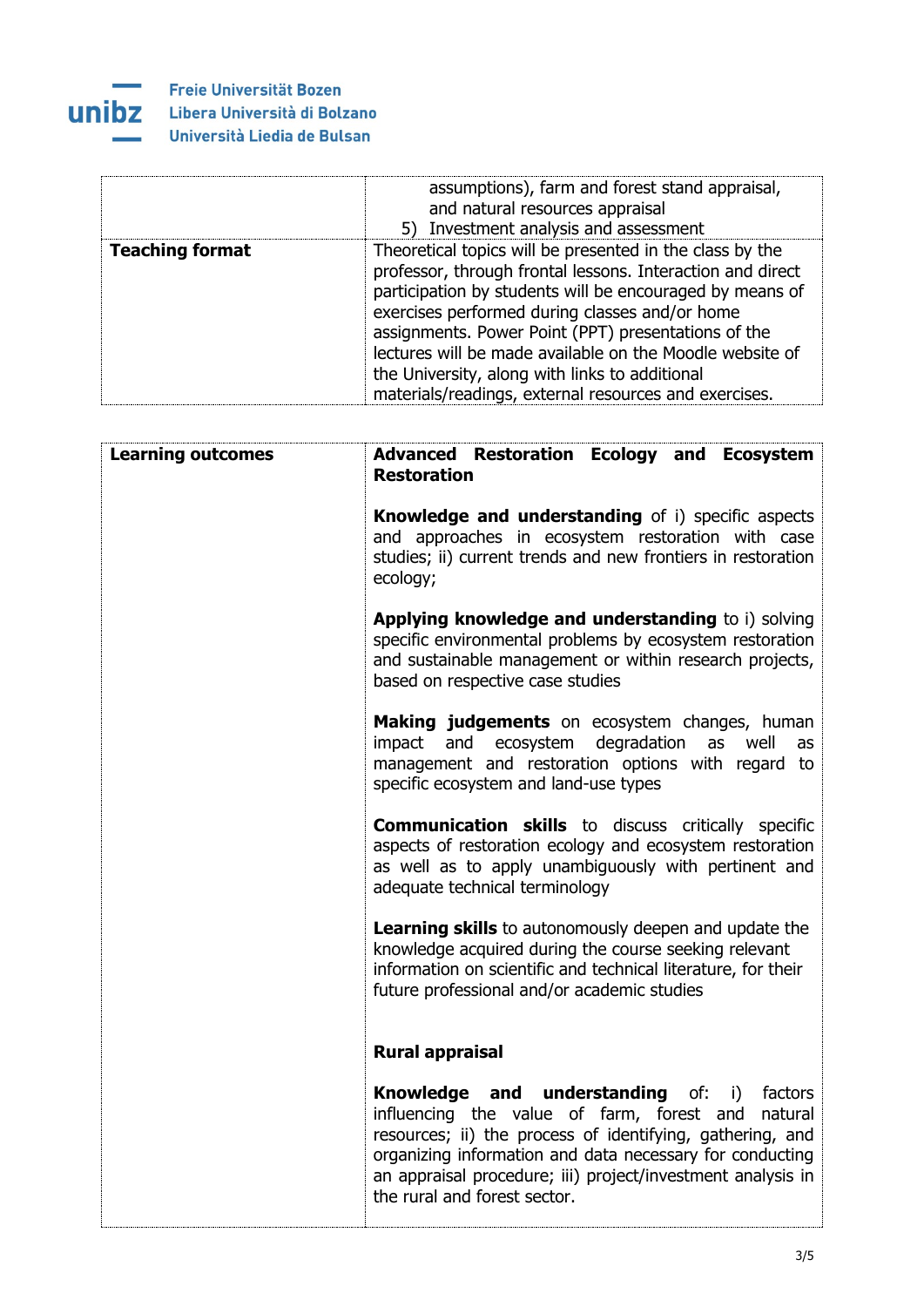

| Applying knowledge and understanding to: i)<br>analyse farm and forest enterprises; ii) perform basic<br>farm/forest appraisal process, employing different<br>valuation approaches; iii) analyse the economic feasibility,<br>profitability, and repayment ability of alternative<br>investments in the rural and forest sector. |
|-----------------------------------------------------------------------------------------------------------------------------------------------------------------------------------------------------------------------------------------------------------------------------------------------------------------------------------|
| <b>Making judgments</b> on: i) farm/forest enterprise<br>accounting and economic performances; ii) the<br>identification and implementation of appropriate appraisal<br>methodologies to farm, forest and natural resources; iii)<br>the identification of the best investment alternatives in<br>the rural and forest sector.    |
| <b>Communication skills</b> to present basic and applied<br>aspects of rural and forest appraisal as well as economic<br>evaluation of rural projects/investments by use of<br>appropriate technical terminology.                                                                                                                 |
| <b>Learning skills</b> to autonomously develop and update the<br>knowledge acquired during the course for future<br>professional career and/or academic studies.                                                                                                                                                                  |

| Assessment                                                    | The assessment of students' outcomes will be carried out<br>through an oral exam (70%) and the student presentation<br>(30%) in the part of Advanced Ecosystem Restoration<br>The mark for Module 2 will be assigned based on the final<br>written exam and class/home individual/group exercises<br>as well as participation and proactive attitude during<br>classes.                                                                                                                                                         |
|---------------------------------------------------------------|---------------------------------------------------------------------------------------------------------------------------------------------------------------------------------------------------------------------------------------------------------------------------------------------------------------------------------------------------------------------------------------------------------------------------------------------------------------------------------------------------------------------------------|
|                                                               | The final grade for the entire course will be calculated as<br>the average of the final grades obtained in the two<br>modules.                                                                                                                                                                                                                                                                                                                                                                                                  |
| <b>Assessment language</b>                                    | English                                                                                                                                                                                                                                                                                                                                                                                                                                                                                                                         |
| <b>Evaluation criteria and</b><br>criteria for awarding marks | The final grade for the entire course will be calculated as<br>the average of the final grades obtained in the two<br>modules.<br>The mark for Module 1 will be assigned based on the final<br>written exam $(100 %)$<br>Relevant for the exam assessment and the students'<br>presentation, respectively, are clarity of answers, mastery<br>of language (with respect to teaching language), ability to<br>summarize, evaluate, and establish relationships between<br>topics and critically reflect and interpret scientific |
|                                                               | research;                                                                                                                                                                                                                                                                                                                                                                                                                                                                                                                       |